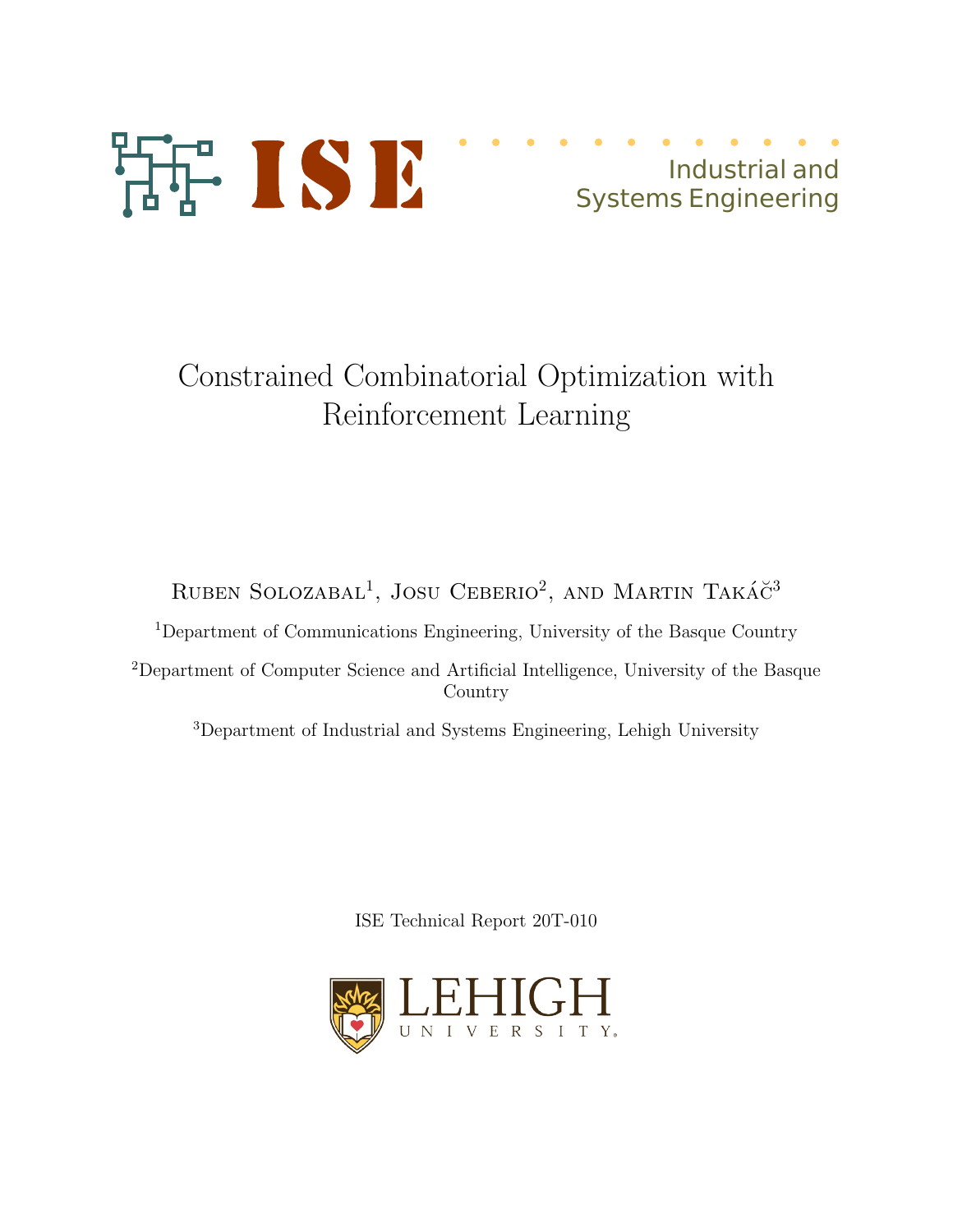# Constrained Combinatorial Optimization with Reinforcement Learning

Ruben Solozabal<sup>∗</sup> Department of Communications Engineering University of the Basque Country Bilbao 48013, Spain ruben.solozabal@ehu.eus

Josu Ceberio Department of Computer Science and Artificial Intelligence University of the Basque Country Donostia 20018, Spain josu.ceberio@ehu.eus

Martin Takáč Lehigh University Industrial and Systems Engineering Department 200 West Packer Avenue Bethlehem, PA 18015, USA Takac.MT@gmail.com

# Abstract

This paper presents a framework to tackle constrained combinatorial optimization problems using deep Reinforcement Learning (RL). To this end, we extend the Neural Combinatorial Optimization (NCO) theory in order to deal with constraints in its formulation.

Notably, we propose defining constrained combinatorial problems as fully observable Constrained Markov Decision Processes (CMDP). In that context, the solution is iteratively constructed based on interactions with the environment. The model, in addition to the reward signal, relies on penalty signals generated from constraint dissatisfaction to infer a policy that acts as a heuristic algorithm. Moreover, having access to the complete state representation during the optimization process allows us to rely on memory-less architectures, enhancing the results obtained in previous sequence-to-sequence approaches. Conducted experiments on the constrained Job Shop and Resource Allocation problems prove the superiority of the proposal for computing rapid solutions when compared to classical heuristic, metaheuristic, and Constraint Programming (CP) solvers.

# 1 Introduction

Combinatorial optimization is the science that studies finding the optimal solution from a finite set of discrete possibilities. Historically, combinatorial problems have been approached with exact algorithms, which guarantee the optimality of the solution. Conversely, they are not guaranteed to do it in polynomial time, and thus, when large problems are optimized, exact methods are no longer a feasible option. Today, many of the combinatorial problems are classified, according to the theory of complexity, as NP-Hard [15]. For problems that fall in this category, it is intractable to achieve the optimal solution systematically, as an algorithm to solve them in polynomial time has not been discovered yet.

In those cases, approximation methods such as handcrafted heuristics are used to obtain near-optimal

<sup>∗</sup>Corresponding author: ruben.solozabal@ehu.eus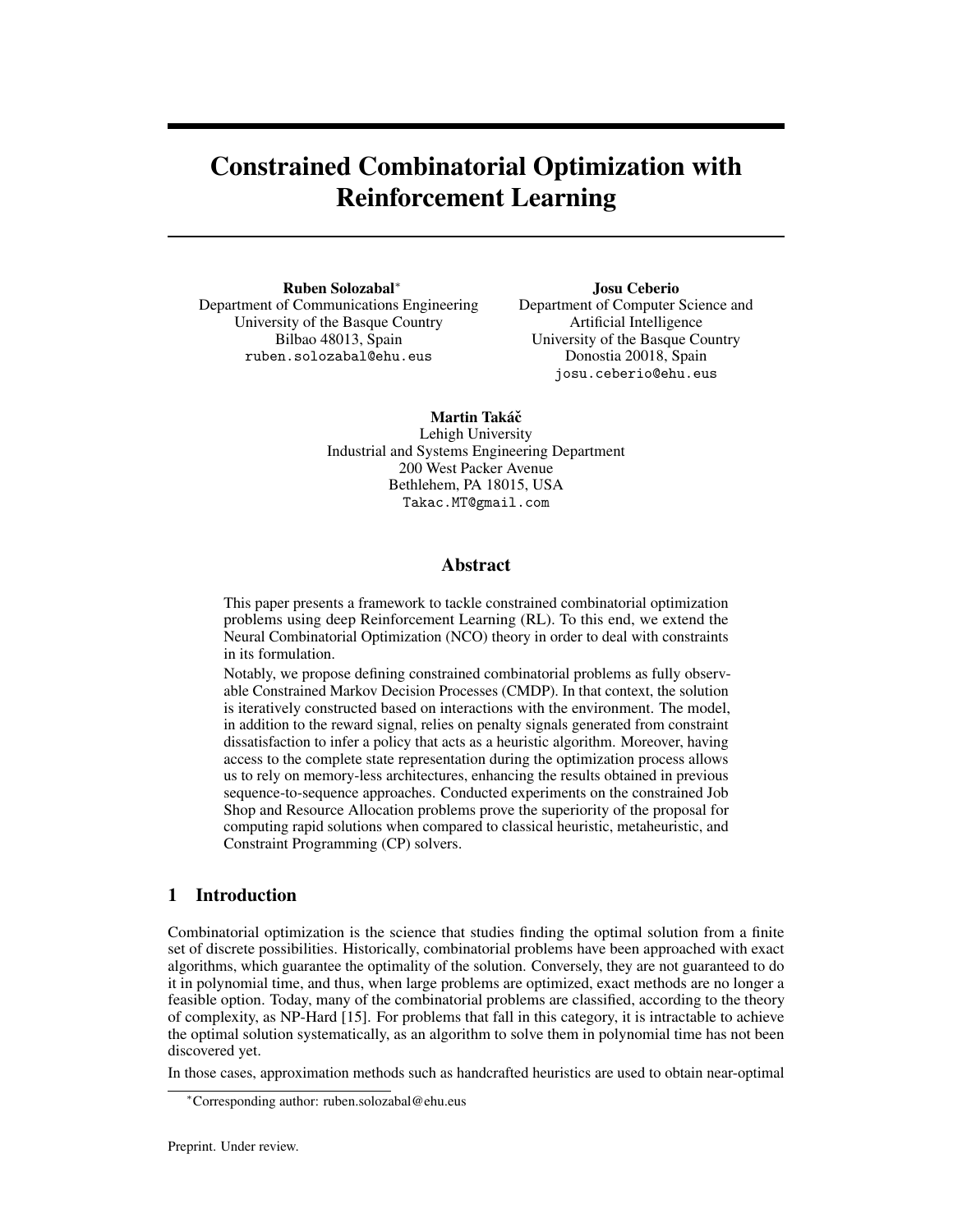solutions. Nevertheless, designing such types of algorithms for combinatorial optimization can be a daunting task that requires expertise on the problem. Because of this, the recent idea to infer heuristics without human intervention is an appealing objective. As demonstrated in [5], Reinforcement Learning (RL) can be used to that achieve that goal. In the Neural Combinatorial Optimization (NCO) framework, a heuristic is parameterized using a neural network to obtain solutions for many different combinatorial optimization problems without hand-engineering. The only requirement is that evaluating the objective function must not be time-consuming.

In this paper, we extend the work presented by Bello [5], introducing constrained combinatorial problems into the NCO framework. So far, constrained problems have not been approached using this technique. Only combinatorial problems in which the neural network can be set up to ensure feasible solutions have been addressed. To that end, neural models have limited the action space the neural network produces to avoid dealing with unfeasible results. Usually, implementing a masking scheme over the output probability distribution. In this manuscript, we deal with constraints introducing them as penalty coefficients into the reward objective function. This way, it is possible to deal not only with maskable constraints but also with constraints that cannot be evaluated during the resolution process, broaden NCO to general constrained combinatorial problems.

To enhance this technology, we need better ways to infer a policy on the neural network. We also contribute to this sense. Unlike the original NCO proposal, where the solution is computed based on a single interaction with the environment, here, we consider the Constrained Markov Decision Process (CMDP) formulation for the problems. Therefore, the solution is generated as a sequence of decisions based on intermediate states obtained during the resolution process. This model uses the state representation to give the agent a better understanding of how the solution is evolving, thereby improving the quality of the results obtained.

To validate the proposed framework, we learn heuristics for two relevant and well-known operations research problems: Job Shop Scheduling (JSP) [14, 9] and Virtual Resource Allocation Problem (VRAP) [6]. For both cases, constrained variants of the problems were considered. Conducted experiments point out that our model outperforms classical heuristic algorithms, metaheuristics, and the Constraint Programming (CP) solver CP-SAT from OR-Tools when real-time solutions need to be obtained. Moreover, the model shows a robust behavior, as the solutions' quality presents a low variance between different problem instances.

# 2 Background

The use of neural networks for solving combinatorial optimization problems dates back to [20]. The authors applied the Hopfield-network for solving instances of the Traveller Salesman Problem (TSP). Nevertheless, the application of neural networks on combinatorial problems was limited to small scale problem instances due to the available computational resources at that time. It has been in the last few years with the rise of deep learning that this topic has again attracted the attention of the artificial intelligence community.

Recently, [35] trained a Deep Neural Network (DNN) to solve the Euclidean TSP using supervised learning. They proved that a neural network is able to parametrize a competitive policy also in domains with large action spaces as it is the case of most real-world combinatorial problems. To this end, they introduced the Pointer Network (PN), a neural architecture that enables permutations of the input sequence. Despite their positive results, using supervised learning to solve combinatorial problems is not trivial, as acquiring a training set implies the ability to solve a large number of instances optimally.

In [5], the NCO framework was presented, and RL was implemented for the first time to solve combinatorial problems. The authors took the Pointer Network introduced by Vinyals and utilized it in an actor-critic architecture to solve the TSP problem. The work proved that it is possible to learn competitive heuristics without human intervention. Although, they applied heavy sampling and searching techniques at interference to improve the solution generated by the neural network itself. In [12], the TSP problem was also optimized using the NCO approach. On this occasion, a Transformer Network [34] is used, a top performance architecture in Natural Language Processing. In that work, the greedy output of the neural network is hybridized with a local search to infer better results. Independently, [23] also presented the same architecture, yet with improvements in the decoder as well as in the training mechanism. Benefits that allows them to be competitive without applying search strategies at inference.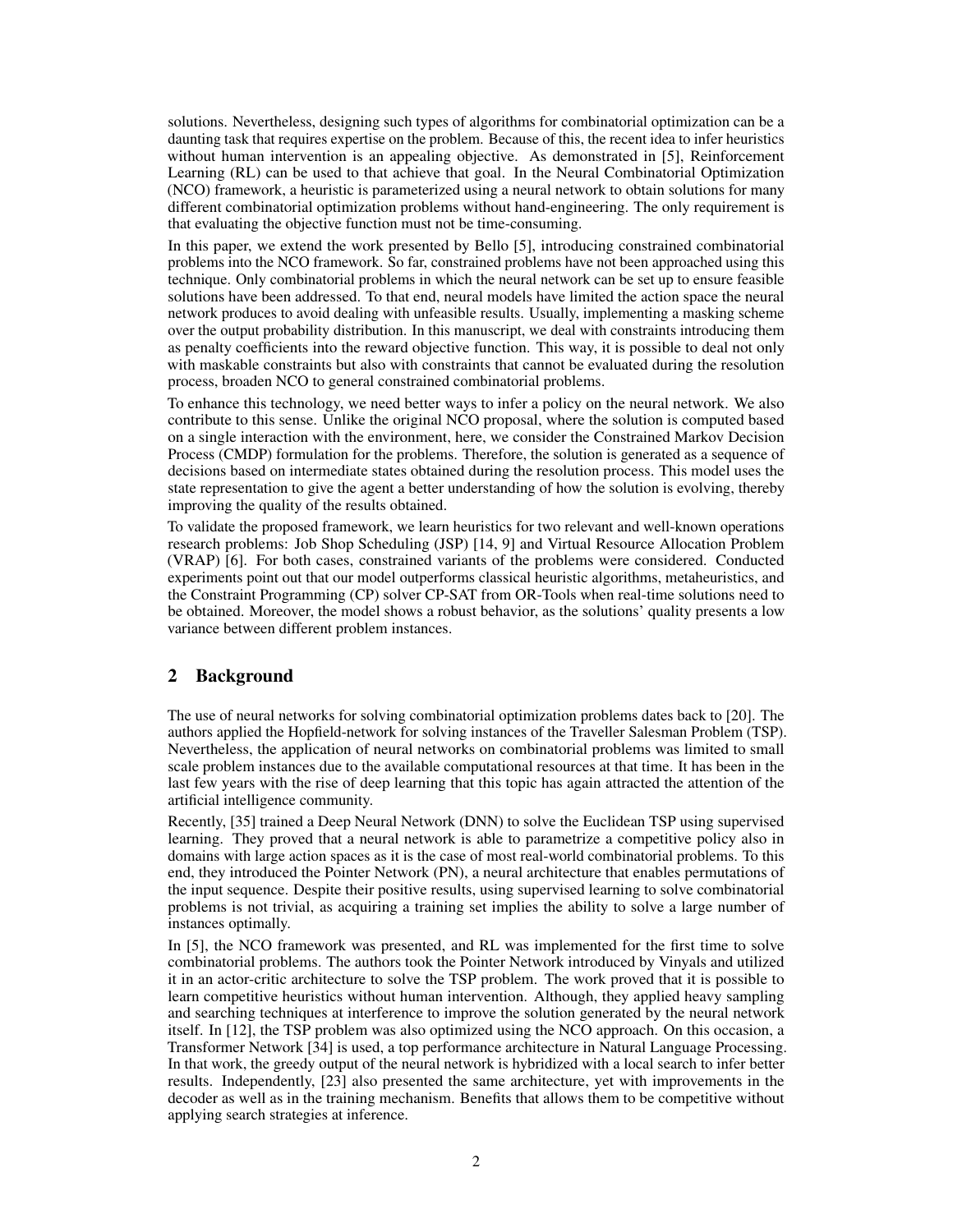All the works presented so far have major similarities: they are based on sequence-to-sequence models, architectures originally designed for supervised learning. In these models, the solution is decoded at once based only on a single interaction with the problem. Conversely, [29] approached the Vehicle Routing Problem (VRP) as an MDP. Specifically, they built the solution as a result of a sequence of decisions made interacting with the environment. Such an approach allows to focus on how the environment evolves to construct the solution. This strategy also enables to deal with stochastic versions of the problem.

So far, the literature has used NCO to solve combinatorial problems without dealing with constraints. E.g., [28, 29, 26, 27] address scheduling problems relying on masking schemes to avoid unfeasible actions during the resolution process. Nevertheless, this cannot be done for many combinatorial problems. A different approach could be [10]. That work deals with combinatorial problems performing an RL-assisted local search procedure. However, this method a is only viable in case a feasible solution is easy to find. In this paper, we extend NCO to deal with constraints in its formulation, allowing under this framework to compute rapid solutions even in highly constrained problems.

## 3 Neural Constrained Combinatorial Optimization

In this section, we formally define NCO for solving constrained combinatorial problems. Firstly, we introduce the terminology to use in this manuscript. Let us represent each instance of the problem as a static feature vector  $s \in S$ , where S stands for the whole distributions of instances of the problem the model needs to learn a heuristic. This vector s defines the instance and does not change during the interaction with the environment. Let  $d$  be the vector that represents the state of the environment. d depicts the dynamic part of the input and evolves iteratively as partial decisions are made. The concatenation of those feature vectors at a time-step  $t$  represents the input to our model  ${ax. \atop x_t \doteq (s, d_t), t = 0, 1, ..., T}.$ 

Limitations of Action-masked Networks. Current models used in NCO have limitations dealing with constraints. E.g., Pointer Networks (PNs) [35] can solve problems that require to compute permutations over the inputs (e.g., the TSP and the Knapsack problem). However, they are not directly applicable to other combinatorial problems. Other approaches incorporate a problem-specific masking scheme to avoid the infeasibilities the problem produces. It is the case of [29] for solving the VRP, the cities previously visited are masked to avoid selecting them later in the decision process.

Using masking schemes forces the neural model to produce feasible solutions and, therefore, ensures that the environment can evaluate the solution (and provide a reward signal). Nevertheless, masking schemes cannot be applied to all constraint problems. *It can be used only in problems in which the construction produces a valid solution.* However, for general combinatorial problems with constraint equations, which feasibility can be verified only at the end of the episode (when the solution is obtained) is a hard task. Therefore, in this work, we address these constrained problems defining them as Constrained Markov Decision Processes (CMDP) [1]. In this framework, the environment provides a reward signal and penalty signals generated from constraint dissatisfaction. This way, constraints can be incorporated as penalty terms into the objective function [8] and guide the agent to achieve feasible solutions.

Remark 1: Dealing with constraints as penalties is a key point in highly constrained environments. Providing bad rewards to unfeasible solutions can flatten the objective function, which leads to a lack of information to infer a competitive policy. Without this relaxation technique, it would be near impossible for the agent to achieve a feasible region, as it would not experience enough positive rewards. The problem of sparse reward is well known in RL [21].

Reward constrained policy optimization. Reward constrained policy optimization method [33, 31] requires a parametrization of the policy, as it is over the objective expected reward function where the penalty is added. In particular, we resort to Policy Gradients to learn the parameters of the stochastic policy  $\pi_{\theta}(y|x)$  that, given as input the tuple composed by the instance of the problem and the state of the environment  $x_t = \{s, d_t\}$ , assigns high probabilities to actions y that produce solutions with high reward, and low probabilities to those that do not. In Policy Gradients, the objective function  $J_R^{\pi}(\theta)$ is defined as the expected reward for the policy  $\pi$ 

$$
J_R^{\pi}(\theta) = \mathbb{E}_{\tau \sim \pi_\theta}[R(\tau)].
$$
\n(1)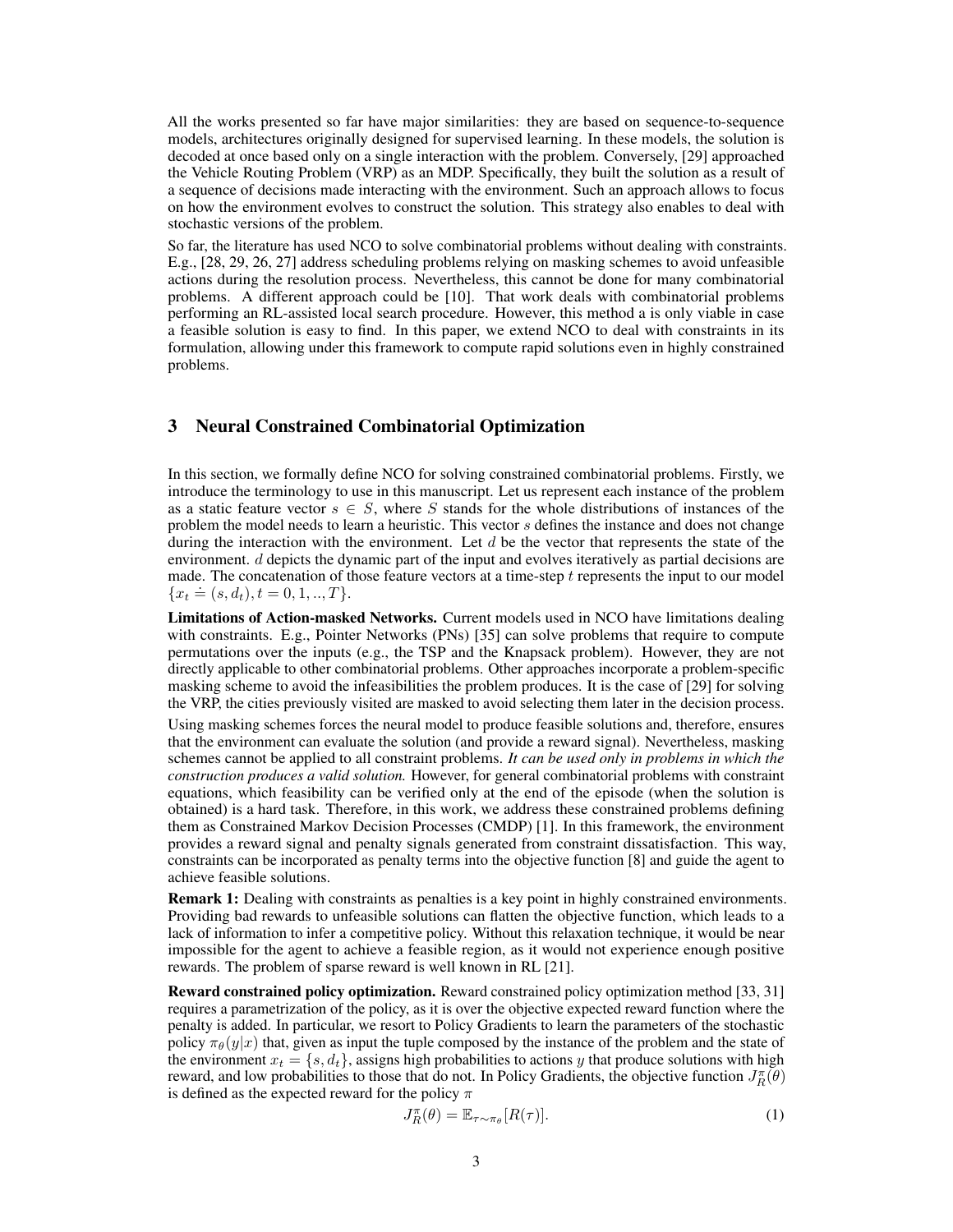Non-maskable constraints are incorporated into (9) using the Lagrange relaxation technique. This allows us to shape the objective function, proportionally penalizing those policies that lead to infeasibilities. But first, for each constraint signal  $C_i$ , we define its expectation of dissatisfaction associated to the policy  $\pi$  as

$$
J_{C_i}^{\pi}(\theta) = \mathbb{E}_{\tau \sim \pi_\theta} [C_i(\tau)]. \tag{2}
$$

The primal problem becomes then to find the policy  $\pi$  that maximizes the expected reward subject to the satisfactions of the constraints

$$
\max_{\pi \sim \Pi} J_R^{\pi}(\theta) \quad \text{s.t.} \quad J_{C_i}^{\pi} \le 0 \quad \forall i. \tag{3}
$$

Using the Lagrange relaxation technique [7], the problem statement in (3) is reformulated as an unconstrained problem where the unfeasible solutions are penalized. The objective function is therefore defined as

$$
g(\lambda) = \max_{\theta} J_L^{\pi}(\lambda, \theta) = \max_{\theta} [J_R^{\pi}(\theta) - \sum_{i} \lambda_i \cdot J_{C_i}^{\pi}(\theta)] = \max_{\theta} [J_R^{\pi}(\theta) - J_{\xi}^{\pi}(\theta)], \quad (4)
$$

where  $J_L^{\pi}(\lambda, \theta)$  denotes the Lagrangian objective function,  $g(\lambda)$  stands for the Lagrange dual function, and  $\lambda_i$  are the Lagrange multipliers, i.e., penalty coefficients. In this equation, we introduce the term  $J_{\xi}^{\pi}(\theta)$  that defines the expected penalization, computed as the weighted sum of all expectation of constraint dissatisfaction signals.

It is noteworthy that setting the Lagrange coefficients  $\lambda_i$  is a multi-objective problem where there exists a different optimum solution for each configuration. In this sense, we perform a manual selection of the penalty coefficients, although the optimal value can also be obtained using other alternatives, e.g., a multi-time scale learning [33].

The gradient of the Lagrangian objective function  $J_L^{\pi}(\theta)$  is derived using the log-likelihood method. This derivation process is similar as deriving the expected reward, method introduced in [36]. The resulting gradient equation is

$$
\nabla_{\theta} J_L^{\pi}(\theta) = \mathbb{E}_{\tau \sim \pi_{\theta}(\cdot | s)} [(L(y|x) \cdot \nabla_{\theta} \log \pi_{\theta}(y|x)], \qquad (5)
$$

where  $L(y|x) = R(y|x) - \xi(y|x) = R(y|x) - \sum_i \lambda_i \cdot C_i(y|x)$  denotes the penalized reward obtained in each iteration, calculated subtracting from the reward signal  $R(y|x)$  the weighed sum of all the constrained dissatisfaction signals  $C(y|x)$ . Lastly, the gradient is approximated via Monte-Carlo sampling, where B problem instances are drawn from the problem distribution  $s_1, s_2, \ldots, s_B \sim S$ . To reduce the variance of the gradients, and therefore, to speed up the convergence, we include a baseline estimator  $b(x)$ . Finally, the gradient of the Lagrangian function is defined as

$$
\nabla_{\theta} J_L^{\pi}(\theta) \approx \frac{1}{B} \sum_{j=1}^B (L(y_j | x_j) - b(x_j)) \cdot \nabla_{\theta} \log \pi_{\theta}(y_j | x_j). \tag{6}
$$

Self-competing baseline estimator. The baseline function  $b(x)$  estimates the reward the model achieves for a problem input x, such that the current result obtained for the instance  $L^{\pi}(y|x)$ can be compared to the performance of  $\pi$ . The baseline estimator can be as simple as a moving average  $b(x) = M$  with decay  $\beta$ , where M equals  $L^{\pi}$  in the first iteration, and updates as  $M \leftarrow$  $\beta M + (1 - \beta)L^{\pi}$  in the following ones. A popular alternative is the use of a learned value function or critic  $\hat{v}(x, \theta_{\nu})$ , where the parameters  $\theta_{\nu}$  are learnt from observations [19]. A baseline estimator performs in the following way, the advantage function  $L^{\pi}(y|x) - b(x)$  is positive if the sampled solution is better that the baseline, causing these actions to be reinforced, and vice-versa.

Here, we propose a new baseline based on estimations over the current stochastic policy. This method allows us to not rely on an additional estimator for computing the baseline. In this approach, we increase the learning batch  $B$  introducing  $N$  times every instance of the problem. Since during the learning process the policy is stochastic, for every instance we obtain  $N$  different solutions. This creates the reward distribution  $Q_j^N$  we use the to estimate the current performance of the model on the instance  $x_j$ . In particular, we select the baseline estimator  $b(x)$  as the quantile (e.g.:  $\alpha = 0.1$ ) of the obtained distribution. The baseline is therefore calculated as

$$
b(x_j) = \{q_j : Pr(Q_j^N \le q_j) = \alpha\}.
$$
 (7)

# 4 Neural Network Model

In this paper, we argue that sequence-to-sequence models [32] compute the solution for combinatorial problems without interacting with the environment. Those models receive an instance of the problem and build a solution based only on the hidden state the decoder stores. By contrast, the proposed neural network presents similarities with traditional RL models used for solving fully observable MDPs. In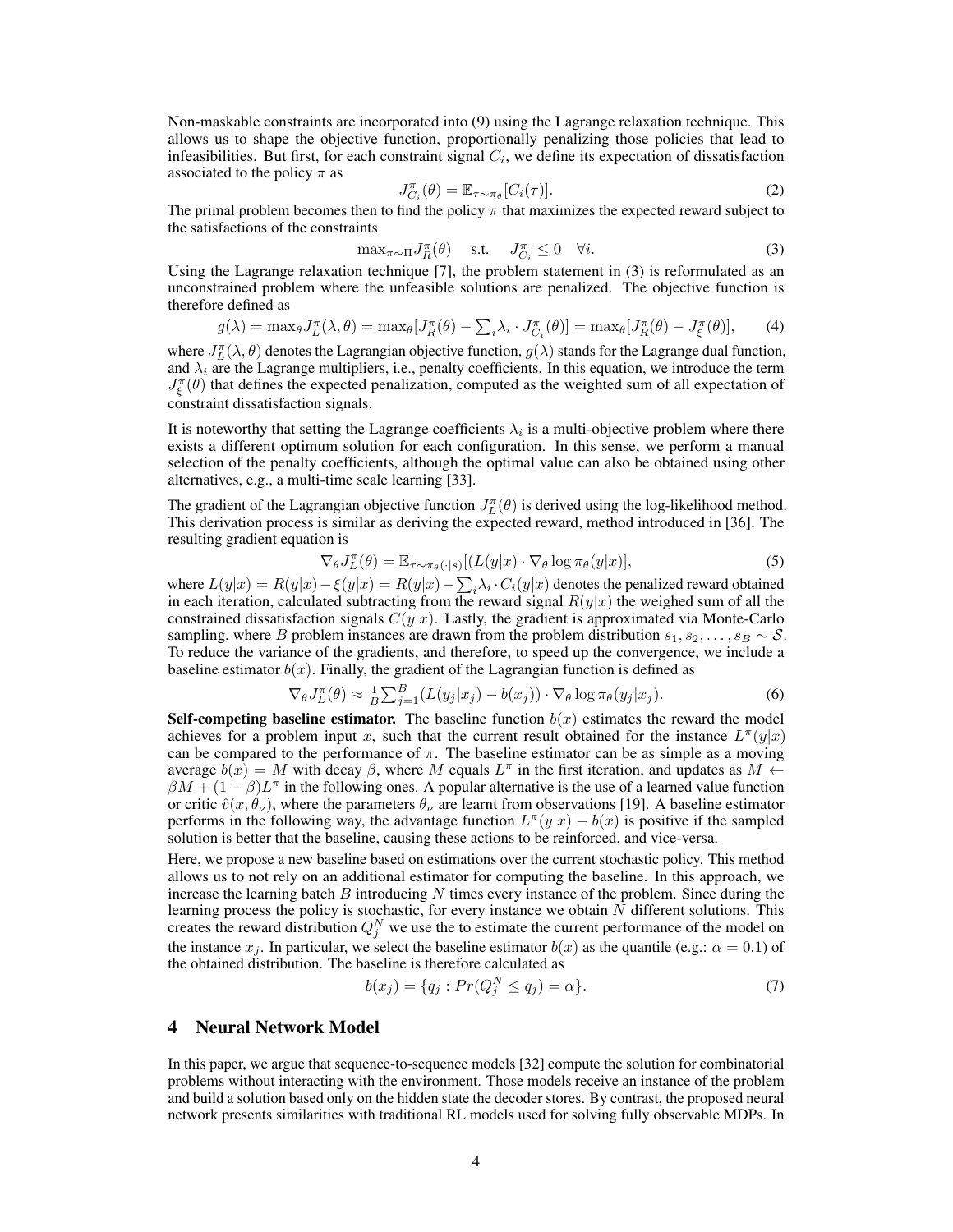those cases, computing the action distribution is not required to store any previous information, and therefore, memory-less architectures can be used for this purpose.

Remark 2: We argue that combinatorial problems can be defined as a fully observable CMDP. Since the solution is iteratively built interacting with the problem, partial solutions can be evaluated to give the agent a reference on how the solution evolves on the problem. In that perspective, the Recurrent Neural Network (RNN) used in the decoder on sequence-to-sequence models can be substituted by a memory-less DNN. This benefits the results as accessing the fully observable state of the problem is more reliable than doing on memories.

The proposed model. The model consists of two main components: an embedding and encoding part and a DNN in charge of computing the output distribution. The encoder codifies the instance of the problem s, which may be formed by sequences of different lengths. This corresponds to the static part of the input to our model and does not change during its resolution of the problem. The vector s is combined with the state of the environment  $d_t$  to create the input  $x_t = \{s, d_t\}$  from which a DNN computes the action distribution. This part of the model is required to be computed in every interaction. It constitutes, therefore, the dynamic part of the model, and it is evaluated until the whole solution is completed.

State-based attention mechanism. Having access to state representation, allows to build a *glimpse* mechanism over the state representation  $d_t$ . In this sense, this state-based attention mechanism extracts key features from the state representation  $d_t$  and uses this information to create a context vector  $c_t$  [3, 24] that introduces key information deeper into the model.

# 5 Experimentation

To validate the proposed framework, we optimize two relevant and well-known constrained combinatorial problems: a Job Shop Problem [14, 9] and a Resource Allocation Problem [6]. In both cases, there exist a huge number of variants in the literature. For the sake of evaluating the potential of the proposed model, we select variants of the problems above that present both types of constraints we argue in this paper: constraints that can be embedded into the model and constraints that need to be relaxed and incorporated into the objective function.

#### 5.1 Job Shop Problem with limited idle time

In the Job Shop Problem (JSP) there exist a number of n jobs  $J = \{J_0, J_1...J_{n-1}\}\$  and a set m machines  $M = \{M_0, M_1...M_{m-1}\}\.$  Within every job  $J_i$  there is a number of operations  $O_i$  that need to be processed in a specific order  $O_i = \{O_{i,0}, O_{i,1}...O_{i,m-1}\}$ . For each operation  $O_{i,j}$ , the machine  $\hat{M}_{i,j}$  and the duration time  $D_{i,j}$  associated are defined. The aim of this problem consists of assigning the jobs to the machines such that the operation period is minimized, also known as the *makespan*. The classical JSP presents two types of constraints:

- Precedence constraints: specify that for every two consecutive operations in a job, the first one must be completed before the second one can be scheduled.
- No overlap constraints: these constraints arise from the fact that a machine can only work in one operation at a time.

These constraints can be managed via a masking scheme, so we implement them as hard-constraints in our model. To include non-maskable restrictions, the JSP variant with *limited idle time* was considered. Under that constraint, for any machine, the period between finishing operation and starting the next operation (idle time) cannot exceed a certain threshold  $T_{th}$ . This constraint arises naturally in a real context, as the aim is usually to maximize the productivity of the machinery.

In the JSP with limited idle time, the objective function can be penalized by the sum of all intervals in which the idle time between operations exceeds the threshold  $T_{th}$ . Hence, the objective function to minimize is defined as

$$
L = \max \mathcal{M}_i + \lambda \sum_{i,j} \left( \left( t_{O_{i,j}}^{start} - t_{O_{i,j-1}}^{end} \right) - T_{th} \right)^+, \tag{8}
$$

where  $\mathcal{M}_i$  denotes the time until the job  $J_i$  is finished, and  $t^{start}_{O_{i,j}}$  and  $t^{end}_{O_{i,j}}$  the start and ending time scheduled for the operations.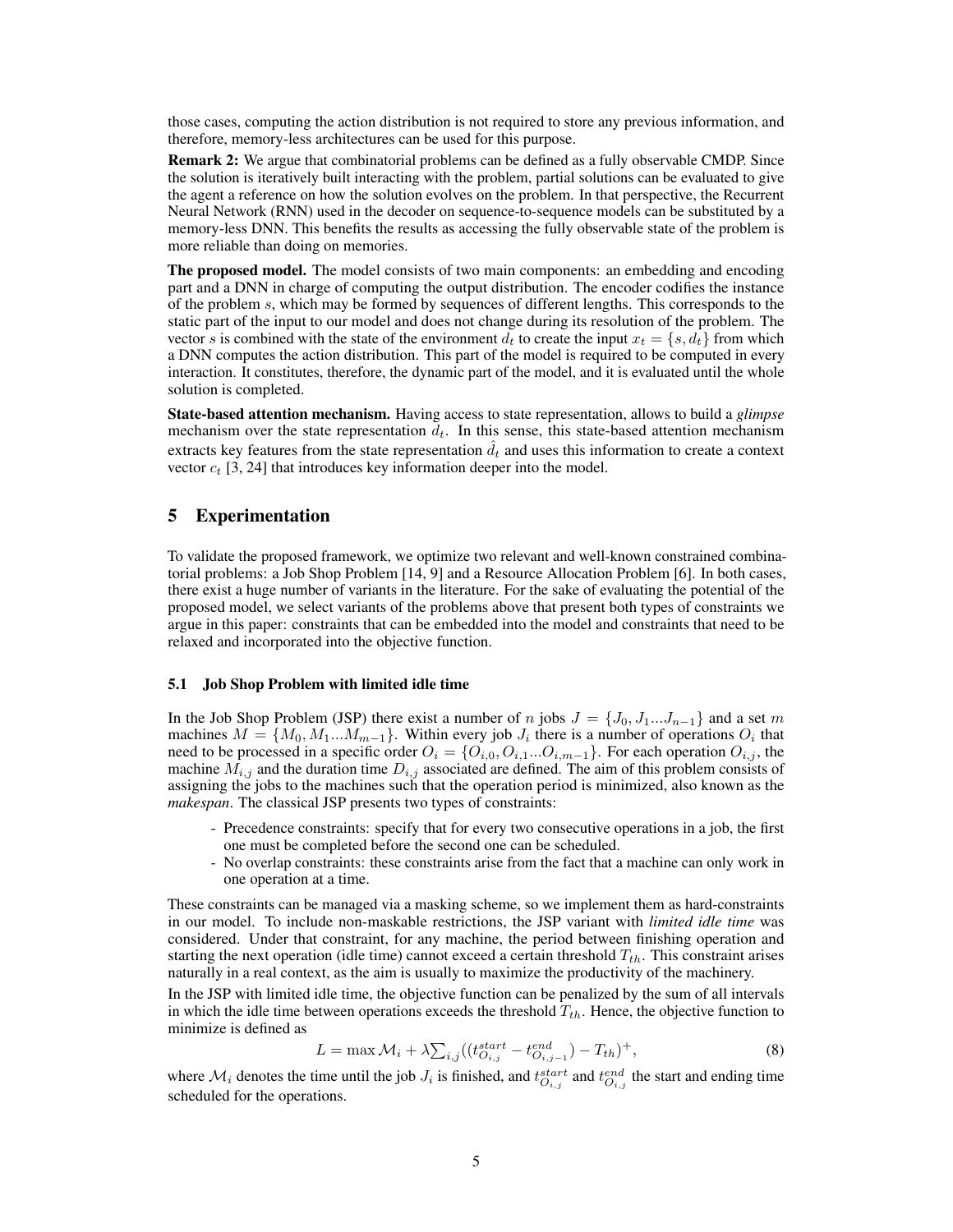Particularized model. The particularized neural model for the JSP problem is depicted in Fig. 6. The model at each time-step  $t$ , computes a binary action deciding whether the next operation for each job is scheduled. To this end, the model stores an index vector  $i_t$  pointing at the operations that are required to be scheduled next. Remember that the operations for a job must be assigned in a specific order; that is operation cannot be scheduled until the previous one has finished. This procedure is repeated until all operations are assigned.

As introduced, an instance of the JSP problem is defined by the machine assignation  $M_{ij}$  and the time duration  $D_{ij}$  matrices. For each operation  $O_{ij}$ , these values are concatenated to create the static input, denoted as  $s_{ij}$  in the paper. This vector is embedded and sequentially encoded. In this case, the encoding process is configured backward for this problem. Producing, therefore, for each operation, a representation of the remaining operations until the job is completed. We refer to this vector as  $e_{ij} = enc(s_{ij}, ..., s_{im}) \,\forall i.$ 

The state of the problem is defined by the state of the machines and the operations currently being process at the decision time. We represent the state using two vectors: the first one indicates the number of time units until the machines are released, and the second one, the time left for the previous operation to finish. Those vectors constitute the dynamic part of the input  $d_t$ , and are recomputed at each time-step t.

Both parts, the static and the dynamic state, are concatenated to create the input  $x_t = (s, d_t)$  from where the DNN computes the output probability distribution (depicted in *red* in Fig. 6). In this example, the output corresponds to a Bernoulli distribution, which indicates for each job whether the current operation (pointed by  $i_t$ ) should be scheduled. Nevertheless, not every action can be selected at any time. Actions that lead to an infeasibility in the *precedence* and *no overlap constraint* are masked. This is achieved by forcing to zero the probability of scheduling the operation. In order to build the mask, the required information indicating whether the previous operation has finished or a machine is free to use can easily be gathered from the state vector  $d_t$ .

Finally, the model presents a double glimpse mechanism: one on operations to be scheduled, and another over the state representation. The first one corresponds to the context vector  $c_t$ , generated gathering from  $e_{ij}$  the indices pointed by the vector  $i_t$ . It acts as a glimpse on the operations yet to be scheduled in each job. The second one corresponds to the time for the previous operation to finish  $\hat{d}_t$ . Those vectors are introduced into the model, enhancing the features from which the solution is computed.

#### 5.2 Resource Allocation Problem



Figure 1: Neural model particularized for the JSP problem. The model is formed by a single LSTM encoder that operates over the sequence of operations for each job. The resulting vector that describes the combinatorial problem is combined with the state of the environment to decide the operations to be scheduled at each time-step t.



Figure 2: Comparison of the distance to the optimal solution in the *classic* JSP between: different heuristics, a metaheuristic GA and our RL approach with sampling applied.

In addition to the JSP, to prove the validity of the proposed framework, we evaluate its performance on the Virtual Resource Allocation Problem (VRAP) [6]. In this problem, a set of services is required to be allocated in a pool of server nodes. A service is composed of a chain of Virtual Machines (VM) that need to process a flow of information to fulfill a task. Here, the objective function to minimize is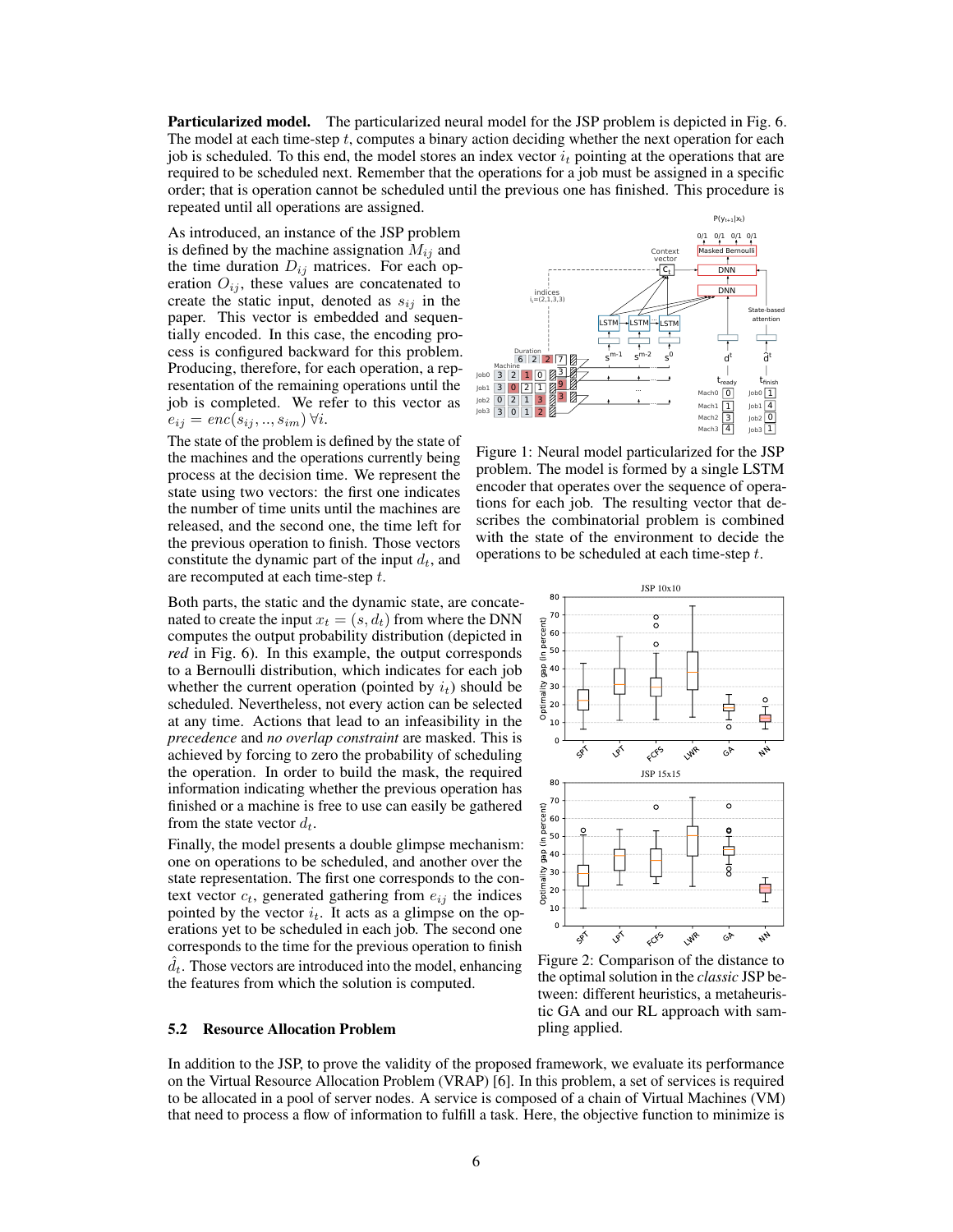Table 1: Average objective, standard deviation and mean computing time for instances of the *classic* JSP ( $\lambda = 0$ ) and JSP *with limited idle time* ( $\lambda = 1$ ). The size of the instance is denoted by the number of jobs  $n$  and the number of machines  $m$ : JSP  $n$ x $m$ .

| <b>METHOD</b>   |       | JSP10x10   |            |        | JSP15x15   |            |        | JSP20x20   |            |                                                                                                                    | JSP25x25   |            |
|-----------------|-------|------------|------------|--------|------------|------------|--------|------------|------------|--------------------------------------------------------------------------------------------------------------------|------------|------------|
| $(\lambda = 0)$ | MEAN  | <b>STD</b> | TIME       | MEAN   | <b>STD</b> | TIME       | MEAN   | <b>STD</b> | TIME       | MEAN                                                                                                               | <b>STD</b> | TIME       |
| <b>SPT</b>      | 99.9  | 9.1        | 0.005s     | 153.2  | 10.5       | 0.012s     | 198.3  | 9.3        | 0.022s     | 252.9                                                                                                              | 13.2       | 0.045s     |
| <b>LPT</b>      | 107.8 | 9.7        | 0.005s     | 163.9  | 10.9       | 0.012s     | 218.8  | 13.7       | 0.023s     | 278.2                                                                                                              | 17.2       | 0.050s     |
| <b>FCFS</b>     | 107.1 | 10.0       | 0.005s     | 163.2  | 13.7       | 0.012s     | 219.3  | 13.1       | 0.023s     | 276.9                                                                                                              | 14.7       | 0.051s     |
| <b>LWR</b>      | 113.9 | 14.1       | 0.037s     | 174.8  | 12.6       | 0.1235     | 227.3  | 12.7       | 0.279s     | 287.2                                                                                                              | 18.0       | 0.598s     |
| GA P(300)       | 96.4  | 5.2        | 55.80s     | 169.4  | 6.7        | 165.8s     | 254.3  | 7.2        | 303.9s     | 338.2                                                                                                              | 7.6        | 586.0s     |
| RL S(1)         | 101.3 | 8.5        | 0.83s      | 161.9  | 11.9       | 2.15s      | 216.2  | 14.4       | 3.56s      | 277.2                                                                                                              | 17.3       | 5.16s      |
| RL S(40)        | 91.9  | 5.8        | 1.04s      | 143.6  | 6.4        | 2.31s      | 196.9  | 7.7        | 4.38s      | 249.3                                                                                                              | 7.7        | 6.38s      |
| RL S(100)       | 90.7  | 5.4        | 1.17s      | 142.1  | 6.6        | 2.65s      | 193.6  | 8.0        | 4.52s      | 244.5                                                                                                              | 8.1        | 7.04s      |
| OR-TOOLS        | 81.5  | 4.6        | 0.082s     | 118.8  | 4.4        | 61.22s     | 156.2  | 4.5        | $1H^{(*)}$ | 195.4                                                                                                              | 4.9        | $1H^{(*)}$ |
| $(\lambda = 1)$ | MEAN  | STD        | TIME       | MEAN   | STD        | TIME       | MEAN   | STD        | TIME       | MEAN                                                                                                               | <b>STD</b> | TIME       |
| GA P(300)       | 343.7 | 45.5       | 91.6s      | 1117.0 | 39.0       | 257.3s     | 2476.0 | 62.6       | 578.4s     | 4453.2                                                                                                             | 111.7      | 1079s      |
| RL S(40)        | 360.4 | 38.7       | 1.36s      | 860.2  | 65.4       | 3.12s      | 1573.0 | 112.7      | 5.18s      | 2745.0                                                                                                             | 173.1      | 7.75s      |
| OR-TOOLS        | 221.4 | 18.4       | $1H^{(*)}$ | 593.5  | 19.9       | $1H^{(*)}$ | 1221.0 | 50.9       | $1H^{(*)}$ | 2075.0<br>$(4)$ The countries are continued the compact on home beam formed to and offered on the displayed three. | 101.2      | $1H^{(*)}$ |

(\*) The result is not optimal, the execution has been forced to end after the indicated time.

the energy cost of the entire set-up. This is calculated as the sum of the energy required to power up the servers plus the energy consumption of the virtual machines. Therefore, the problem is to arrange the services in the smallest number of nodes yet meeting the constraints associated with the infrastructure capacity and the service itself (e.g., maximum service latency). Further details on the problem can be found in Appendix B.

The RL model we propose to address this problem is similar to the previous one. The service composed by a sequence of VMs, each one represented by its specific features, is encoded using an RNN. The resulting vector represents the static part of our input. It is combined with the state of the environment to feed the neural network that iteratively decides the server in which each VM in the chain is going to be located. Here, the physical resource constraints can be guaranteed by the model. Nevertheless, the restrictions associated with the whole service (e.g., end-to-end latency) cannot be checked until the solution is commuted. Therefore, and as shown in the previous example, these constraints are relaxed and introduced as penalty terms into the objective function.

#### 5.3 Results and analysis

Job Shop Problem. We present the experimental study on the classical Job Shop Problem ( $\lambda = 0$ ) and also on the *limited idle time* variant ( $\lambda > 0$ ). The results obtained by our framework are compared with a Genetic Algorithm (GA) [11] and the solver CP-SAT from OR-Tools [18]. In addition, in the case of the classic JSP results are also compared with some well-know heuristics: the *Shortest Processing Time* (SPT), *Longest Processing Time* (LPT), *First-come-first-served* (FCFS) and *Least Work Remaining* (LWR) [25].

In the experimentation, two different decoding mechanisms are used in the RL model: a greedy and a sampling technique. In the greedy approach, the solution is directly obtained from the model, whereas in the sampling method,



Figure 3: Mean objective value in function of the time obtained by OR-Tools for the JSP *with limited idle time*  $(\lambda = 1)$ . The performance of the RL model is depicted in dashed line. The intersections between both representations are highlighted to indicate the time required for the solver to match the RL model.



Figure 4: Comparison of the distance to the optimal solution in the Resource Allocation Problem between a Genetic Algorithm and our RL model.

multiple solutions are computed from the stochastic policy, and the best one is selected. This comes naturally in this proposal with the self-competing strategy, therefore it does not add overhead to the model. These instances are referenced as RL\_S followed by the number of solutions taken in the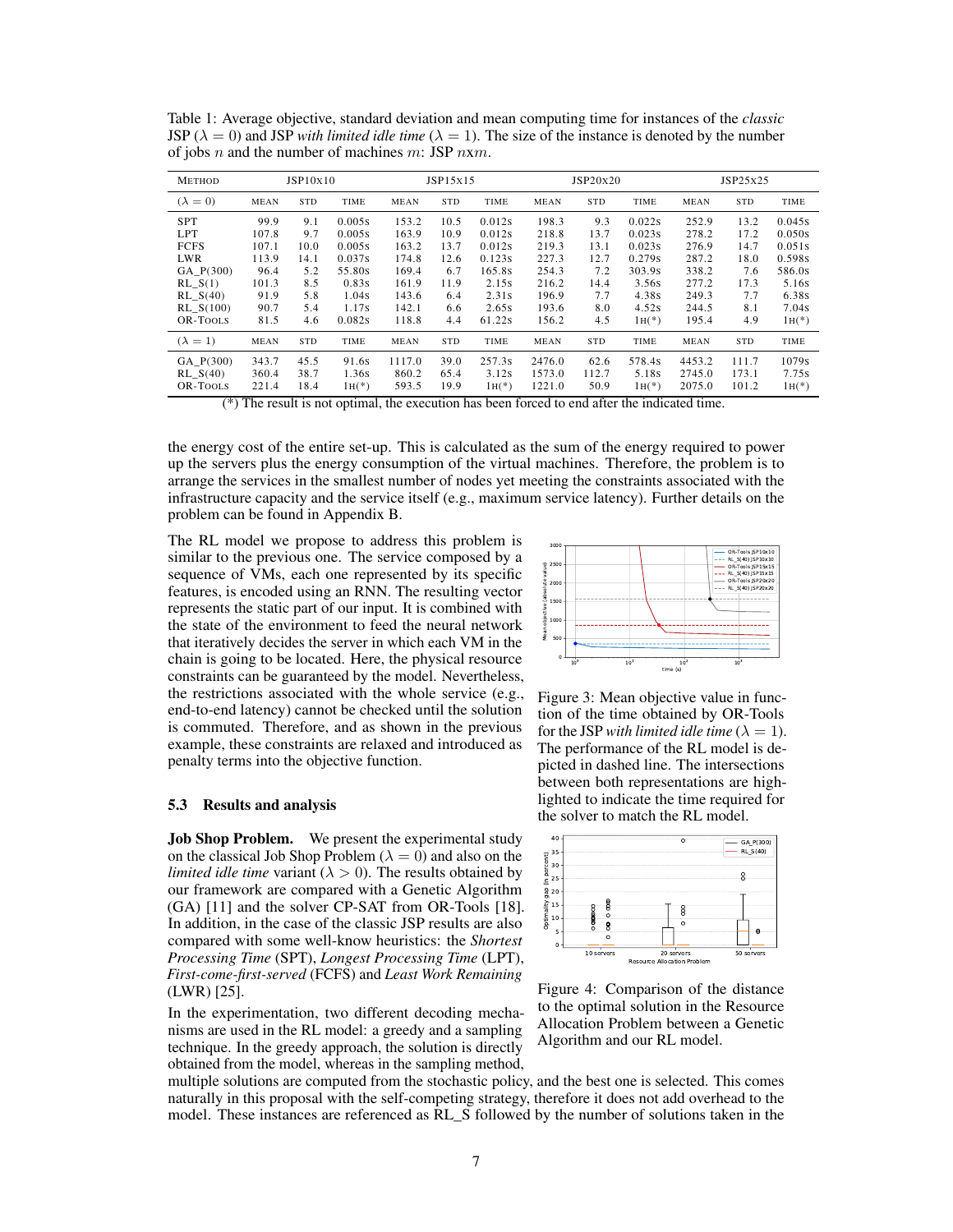#### experiment.

As noted, the results of the model are also compared with those obtained by OR-Tools. For small size instances, the solver is able to compute the optimal solution. However, for larger instances or when the number of restrictions is higher, as it is the case of the *limited idle time* variant, computing the optimal solution becomes intractable. In those cases, we limited the execution time up to one hour, and the solutions obtained are only considered as near-optimal approximations.

To implement the model, we use LSTM [16] neural networks in the recurrent encoder and the objective function is optimized using Adam [22]. The implementation details can be found in Appendix A.

The results are summarized in Table 1. It introduces the average objective, the standard deviation and the mean computation time obtained by the different methods for the classic JSP ( $\lambda = 0$ ) and the JSP *with limited idle time*  $(\lambda = 1)$ . Performance measures were averaged on a set of 50 instances for each problem size. We observe that in the classic JSP, our approach is competitive in terms of the quality of the solution against the compared heuristics and the GA, especially for small and medium problems instances JSP10x10 and JSP15x15. Moreover, the variance obtained by the RL model is considerably low during the tests. We conclude, therefore, that the model is robust in the sense that the results are consistent in performance. It can also be observed that the sampling technique RL\_S(40) provides a reasonable tradeoff between the computational cost and the improvement in the results. It is, therefore, the number of samples we used hereof.

Fig. 2 shows the optimality gap for the instances in which the optimal solution can be obtained in a reasonable time: JSP10x10 and JSP15x15. The optimality gap is defined as the difference (in percent) between the solution obtained and the optimum. According to the results, the RL\_S(40) outperforms the rest of the heuristics and metaheuristics. However, it presents a difference in performance when compared to the solver that goes from 11.2% in the JSP10x10 up to 27.5% in the JSP25x25 (see Table 1).

Although the solver performed better than the RL model, the time required in each case is totally different, so carrying out a fair comparison is tricky. For this reason, we compute the time required by the solver to obtain a solution comparable with that of the RL model. We observe that in the case of the classical JSP ( $\lambda = 0$ ), the solver outperforms the other alternatives, and it does in a competitive computational time. Nevertheless, things turn around when the *limited idle time* variant is considered. Although this problem adds no much complexity, the computation time required by OR-Tools increases significantly, in this case, a slight increase in the number of constraints in the problem is enough to prevent the solver from getting good approximations in the short time. To illustrate that, we depict in Fig. 3 the performance of the solver in function of the time elapsed. For the problem JSP15x15 and larger, the time required by the solver to match the performance of the RL model is orders of magnitude higher than the inference time. This becomes the RL model competitive for achieving rapid solutions.

Resource Allocation Problem. The VRAP presents some differences when compared to the JSP. In this problem, services are located one at a time, and they are formed by sequences of no more than a few virtual machines. Also, the output is a categorical distribution over the servers in the infrastructure instead of binary decisions. These factors make it easier for the model to extract features from the problem definition. This point is reflected in a lower number of parameters of the neural network and faster training times. Further details on the implementation of the model can be seen in Appendix B.

In this problem, we compare the performance of the RL model with a GA and the OR-Tools CP solver. We depict the results in Fig. 4. In this case, we are able to compute the optimum with the solver, so the results are given relative to it. As shown in the picture, the RL model consistently predicts close to the optimal allocation sequences, outperforming the GA. In this case, the model is able to extract the features of the infrastructure and the services in order to infer a policy that almost suits perfectly on the problem instances.

# 6 Discussion and Conclusion

In this work, we extend Neural Combinatorial Optimization (NCO) to include constrained combinatorial problems. We do it defining them as fully observable Constrained Markov Decision Processes (CMDP), where the proposed model iteratively constructs a solution based on the intermediate states obtained during the resolution process. To that end, in addition to the reward signal, the model relies on penalty signals generated from constraint dissatisfaction to guide the agent to achieve feasible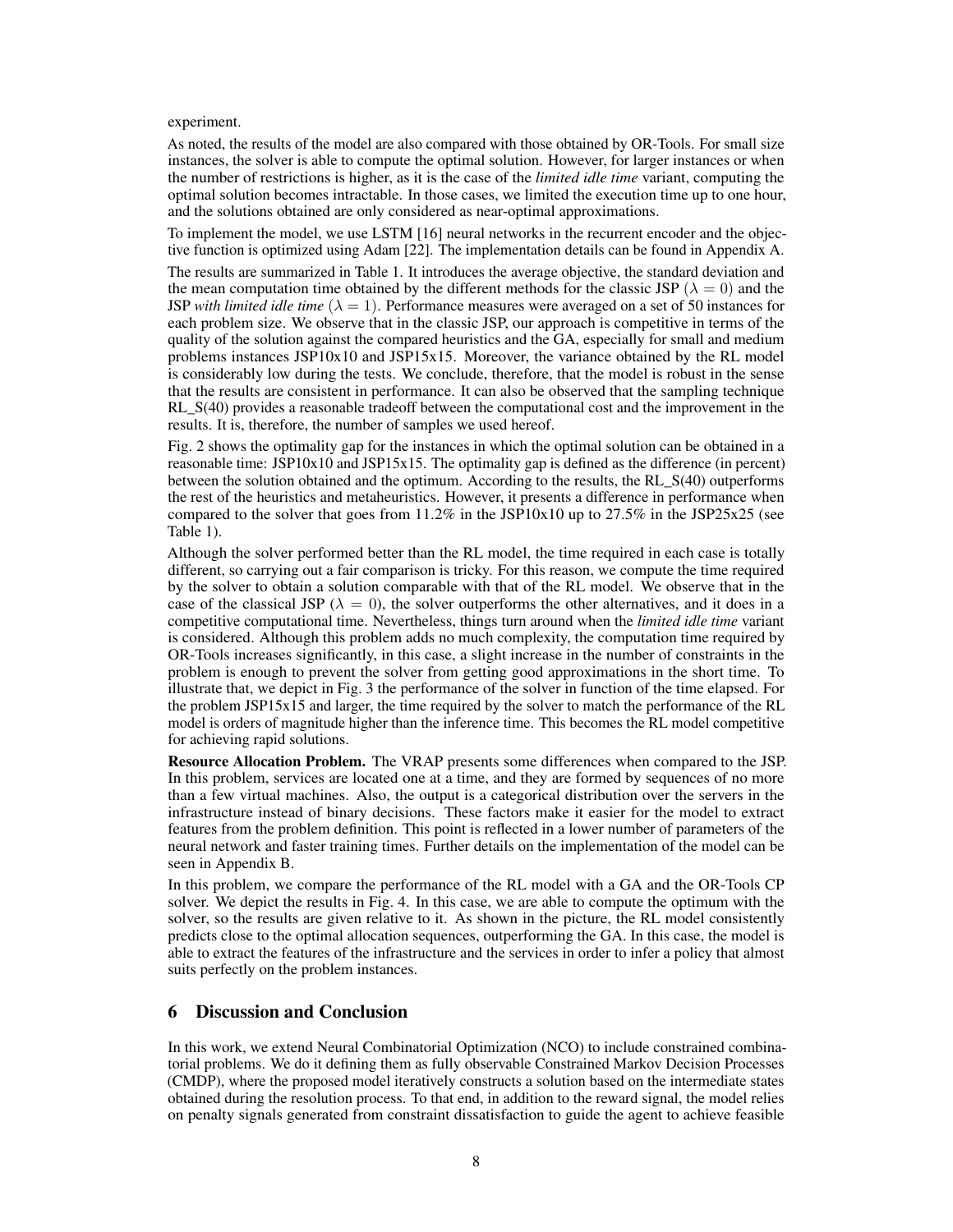solutions. This approach benefits from not requiring memory-based architectures to compute the solutions, which improves the quality of the results obtained.

The conducted experimental study points out that the proposed architecture presents the required versatility for being applied to real-world constraint combinatorial problems. Moreover, obtained results indicate that the RL model outperforms classical heuristics, metaheuristic, and CP solvers when real-time solutions need to be obtained.

Scaling the model for larger instances is an important direction for future research. We observe that the larger the combinatorial problem is, the harder it is for the model to infer good policies for the instances. The RL model tends to generalize well, but the performance gap becomes larger as the size of the problem increases.

#### Acknowledgments and Disclosure of Funding

This work was partially supported by the U.S. National Science Foundation, under award numbers NSF:CCF:1618717, NSF:CMMI:1663256 and NSF:CCF:1740796, by the Basque Government Research Group IT1244-19 and by the Spanish Ministry of Science under the project TIN2016- 78365-R.

# **References**

- [1] E. Altman. *Constrained Markov decision processes*, volume 7. CRC Press, 1999.
- [2] T. Bäck, D. B. Fogel, and Z. Michalewicz. *Handbook of evolutionary computation*. CRC Press, 1997.
- [3] D. Bahdanau, K. Cho, and Y. Bengio. Neural machine translation by jointly learning to align and translate. *arXiv preprint arXiv:1409.0473*, 2014.
- [4] J. E. Beasley. Or-library: distributing test problems by electronic mail. *Journal of the operational research society*, 41(11):1069–1072, 1990.
- [5] I. Bello, H. Pham, Q. V. Le, M. Norouzi, and S. Bengio. Neural combinatorial optimization with reinforcement learning. *arXiv preprint arXiv:1611.09940*, 2016.
- [6] A. Beloglazov, J. Abawajy, and R. Buyya. Energy-aware resource allocation heuristics for efficient management of data centers for cloud computing. *Future generation computer systems*, 28(5):755–768, 2012.
- [7] D. P. Bertsekas. Nonlinear programming. *Journal of the Operational Research Society*, 48(3): 334–334, 1997.
- [8] V. S. Borkar. An actor-critic algorithm for constrained markov decision processes. *Systems & control letters*, 54(3):207–213, 2005.
- [9] I. A. Chaudhry and A. A. Khan. A research survey: review of flexible job shop scheduling techniques. *International Transactions in Operational Research*, 23(3):551–591, 2016.
- [10] X. Chen and Y. Tian. Learning to perform local rewriting for combinatorial optimization. In *Advances in Neural Information Processing Systems*, pages 6278–6289, 2019.
- [11] R. Cheng, M. Gen, and Y. Tsujimura. A tutorial survey of job-shop scheduling problems using genetic algorithms—i. representation. *Computers & industrial engineering*, 30(4):983–997, 1996.
- [12] M. Deudon, P. Cournut, A. Lacoste, Y. Adulyasak, and L.-M. Rousseau. Learning heuristics for the tsp by policy gradient. In *International Conference on the Integration of Constraint Programming, Artificial Intelligence, and Operations Research*, pages 170–181. Springer, 2018.
- [13] P. Dhariwal, C. Hesse, O. Klimov, A. Nichol, M. Plappert, A. Radford, J. Schulman, S. Sidor, Y. Wu, and P. Zhokhov. Openai baselines, 2017.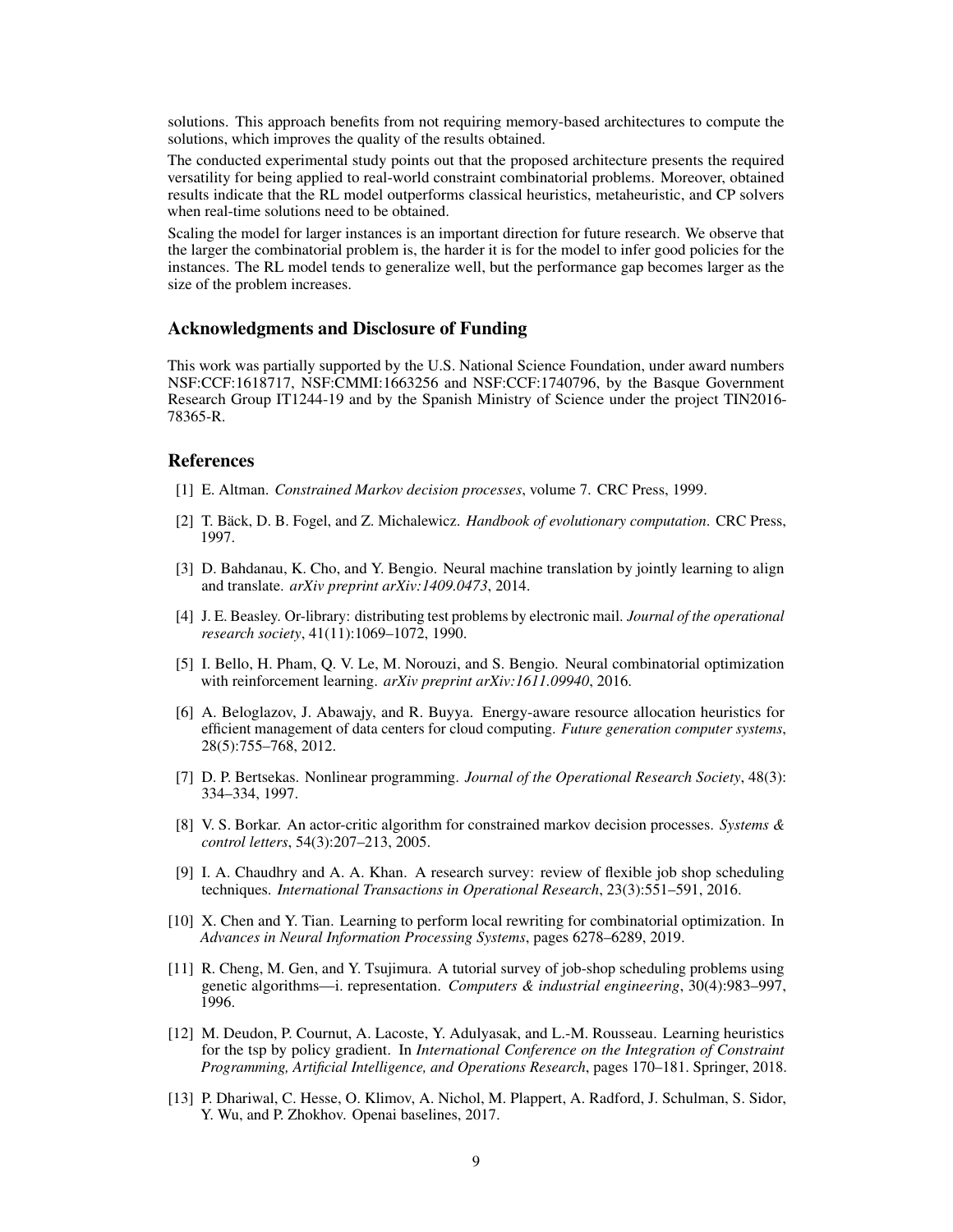- [14] M. R. Garey, D. S. Johnson, and R. Sethi. The complexity of flowshop and jobshop scheduling. *Mathematics of operations research*, 1(2):117–129, 1976.
- [15] M. R. Gary and D. S. Johnson. Computers and intractability: A guide to the theory of npcompleteness, 1979.
- [16] F. A. Gers, J. Schmidhuber, and F. Cummins. Learning to forget: Continual prediction with lstm. 1999.
- [17] X. Glorot and Y. Bengio. Understanding the difficulty of training deep feedforward neural networks. In *Proceedings of the thirteenth international conference on artificial intelligence and statistics*, pages 249–256, 2010.
- [18] Google OR-Tools. CP\_SAT solver. URL https://developers.google.com/ optimization/cp/cp\_solver.
- [19] I. Grondman, L. Busoniu, G. A. Lopes, and R. Babuska. A survey of actor-critic reinforcement learning: Standard and natural policy gradients. *IEEE Transactions on Systems, Man, and Cybernetics, Part C (Applications and Reviews)*, 42(6):1291–1307, 2012.
- [20] J. J. Hopfield and D. W. Tank. Neural computation of decisions in optimization problems. *Biological cybernetics*, 52(3):141–152, 1985.
- [21] M. Jaderberg, V. Mnih, W. M. Czarnecki, T. Schaul, J. Z. Leibo, D. Silver, and K. Kavukcuoglu. Reinforcement learning with unsupervised auxiliary tasks. *arXiv preprint arXiv:1611.05397*, 2016.
- [22] D. P. Kingma and J. Ba. Adam: A method for stochastic optimization. *arXiv preprint arXiv:1412.6980*, 2014.
- [23] W. Kool, H. van Hoof, and M. Welling. Attention, learn to solve routing problems! *arXiv preprint arXiv:1803.08475*, 2018.
- [24] M.-T. Luong, H. Pham, and C. D. Manning. Effective approaches to attention-based neural machine translation. *arXiv preprint arXiv:1508.04025*, 2015.
- [25] B. Mahadevan. Operations management. *Theory And Practice*, 5, 2010.
- [26] H. Mao, M. Alizadeh, I. Menache, and S. Kandula. Resource management with deep reinforcement learning. In *Proceedings of the 15th ACM Workshop on Hot Topics in Networks*, pages 50–56, 2016.
- [27] H. Mao, M. Schwarzkopf, S. B. Venkatakrishnan, Z. Meng, and M. Alizadeh. Learning scheduling algorithms for data processing clusters. In *Proceedings of the ACM Special Interest Group on Data Communication*, pages 270–288. 2019.
- [28] A. Mirhoseini, H. Pham, Q. V. Le, B. Steiner, R. Larsen, Y. Zhou, N. Kumar, M. Norouzi, S. Bengio, and J. Dean. Device placement optimization with reinforcement learning. In *Proceedings of the 34th International Conference on Machine Learning-Volume 70*, pages 2430–2439. JMLR. org, 2017.
- [29] M. Nazari, A. Oroojlooy, L. Snyder, and M. Takác. Reinforcement learning for solving the vehicle routing problem. In *Advances in Neural Information Processing Systems*, pages 9839– 9849, 2018.
- [30] A. Paszke, S. Gross, S. Chintala, G. Chanan, E. Yang, Z. DeVito, Z. Lin, A. Desmaison, L. Antiga, and A. Lerer. Automatic differentiation in pytorch. 2017.
- [31] S. Paternain, L. Chamon, M. Calvo-Fullana, and A. Ribeiro. Constrained reinforcement learning has zero duality gap. In *Advances in Neural Information Processing Systems*, pages 7553–7563, 2019.
- [32] I. Sutskever, O. Vinyals, and Q. V. Le. Sequence to sequence learning with neural networks. In *Advances in neural information processing systems*, pages 3104–3112, 2014.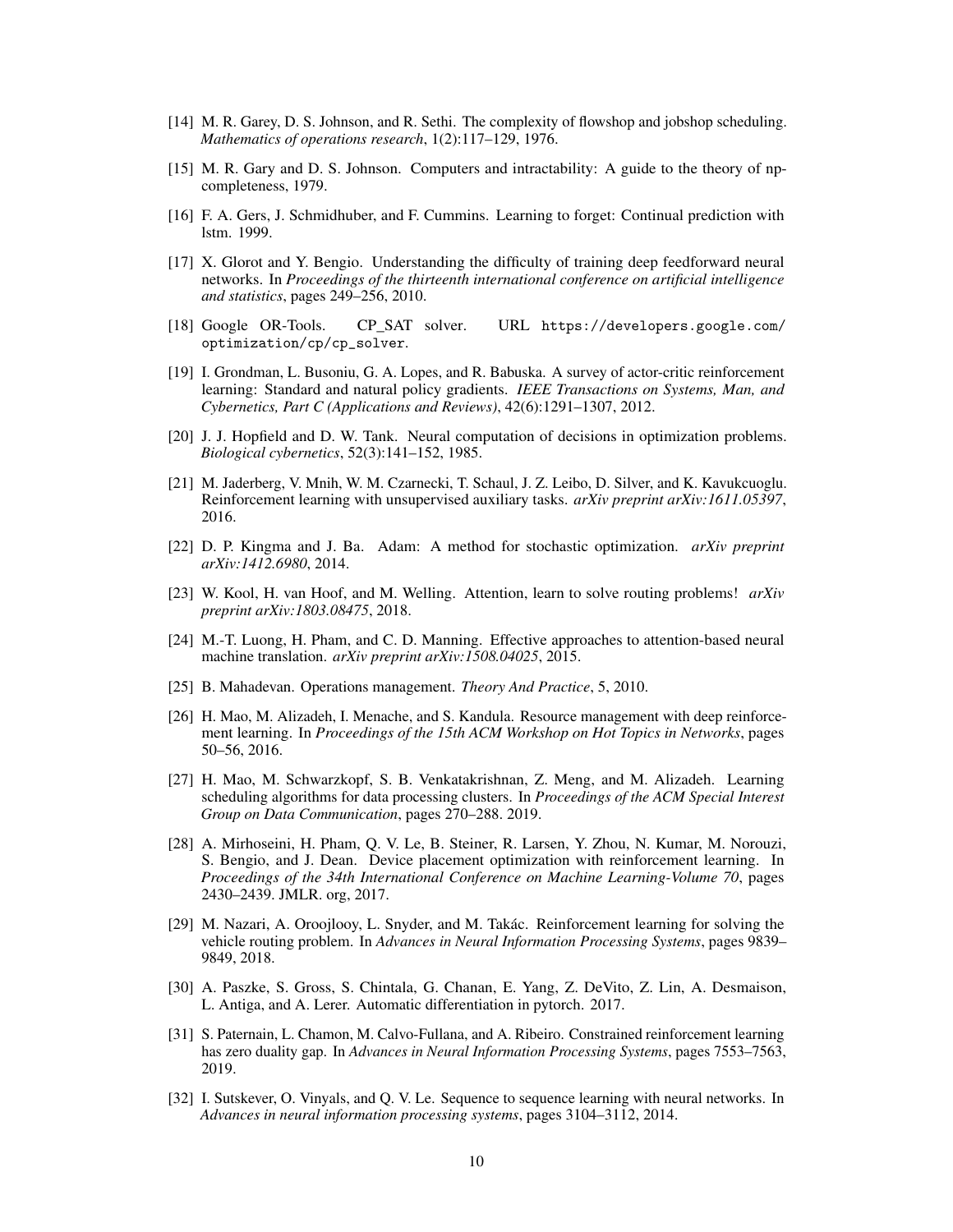- [33] C. Tessler, D. J. Mankowitz, and S. Mannor. Reward constrained policy optimization. *arXiv preprint arXiv:1805.11074*, 2018.
- [34] A. Vaswani, N. Shazeer, N. Parmar, J. Uszkoreit, L. Jones, A. N. Gomez, Ł. Kaiser, and I. Polosukhin. Attention is all you need. In *Advances in neural information processing systems*, pages 5998–6008, 2017.
- [35] O. Vinyals, M. Fortunato, and N. Jaitly. Pointer networks. In *Advances in Neural Information Processing Systems*, pages 2692–2700, 2015.
- [36] R. J. Williams. Simple statistical gradient-following algorithms for connectionist Reinforcement Learning. *Machine learning*, 8(3-4):229–256, 1992.
- [37] Wurmen. Genetic Algorithm for Job Shop Scheduling. URL https://github.com/wurmen/ Genetic-Algorithm-for-Job-Shop-Scheduling-and-NSGA-II.

#### A Job Shop Problem

In this appendix A, supplementary information on the Job Shop Scheduling Problem (JSP) is presented. Particularly, (1) details on the heuristic and metaheuristic algorithms included in the experimental study, (2) specifications on the implementation of the RL architectures for the JSP, and (3) running times of the learning process are introduced.

#### A.1 Heuristic and metaheuristic algorithms for the Job Shop Problem

Conducted experimental study in Section 5, compare the performance of the proposed model with some of the most representative heuristics and metaheuristic algorithms for the JSP in the literature. In the following, we present a summary of the four heuristics algorithms included, yet more information about them can be found in [25].

Shortest Processing Time (SPT): it is one of the most used heuristics for solving the JSP problem. At each iteration, it selects the job with the least processing time from the competing list and schedules it ahead of the others. With illustrative purposes, let us considerate that two operations of different jobs are competing at a time-step for the same machine to be released. In that case, the operation with the shortest processing time will be scheduled first.

Longest Processing Time (LPT): it follows the opposite rule of the SPT heuristic. The operation with the longest processing time is scheduled ahead of the competitors.

First-Come-First-Served (FCFS): this rule schedules the jobs simply in the order of job arrival. There is no consideration on the processing time or any other information.

Least Work Remaining (LWR): it is also an extension of SPT, this rule dictates the operation to be scheduled according to the processing time remaining before the job is completed. The less work remaining in a job, the earlier it is scheduled.

In addition to the classical heuristic algorithms exposed above, a metaheuristic, particularly, a Genetic Algorithm (GA) [2] has been included in the experimental study. The implementation corresponds to [37]. Regarding the hyperparameter setting, a population of 300 individuals, a crossover rate of 0.8 and a mutation rate of 0.3 were set. Finally, the algorithm was run 500 generations before stopping (enough iterations to converge in the different problems included in the study).

#### A.2 Implementation details

This appendix complements the details on the neural model introduced in Section 5.1. The proposed model presents two different input sources: the instance of the problem  $s$ , which is defined by the  $M$ and D feature matrices, and the state of the environment  $d_t$ , represented by the state of the machines and the time for the previous operations to finish. In order to embed both sources, single linear layers with a vector size of 64 are utilized. We find that normalizing the input vectors and embedding them in a higher feature space yields to superior solutions.

In regard with the details on the architecture, the RNN encoder used to codify the sequences of operations for each job is a single LSTM [16] layer with a hidden state size of 64. Specifically, it is a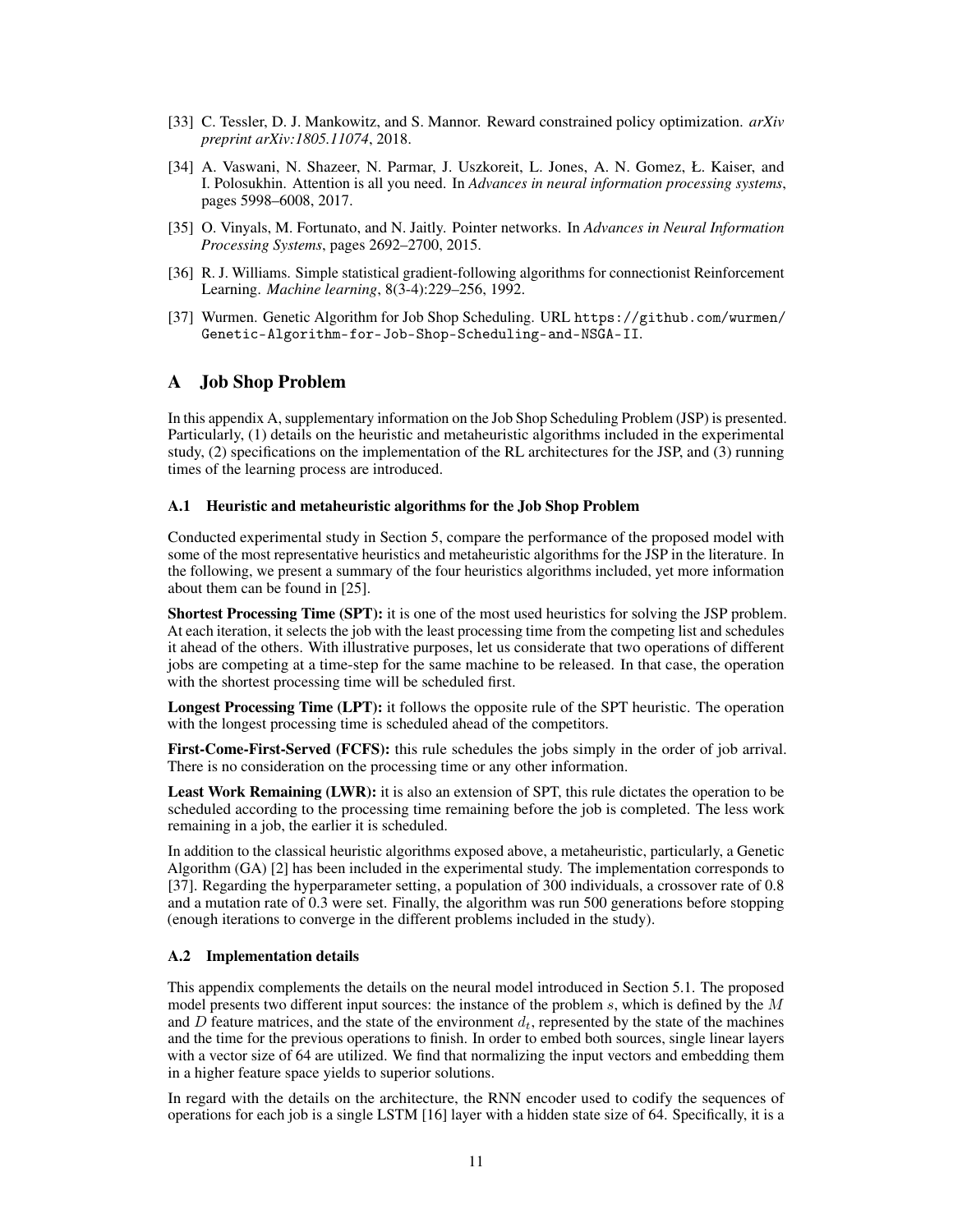

(g) 15x15 OR-Tools Makespan=121 (h) 15x15 GA Makespan=168 (i) 15x15 RL Makespan=139

Figure 5: Example solutions for the classic JSP ( $\lambda = 0$ ) problem, Gantt diagrams. On the left, the optimal solutions computed with OR-Tools; on the center, the result of the Genetic Algorithm and on the right, the results obtained by the RL model with a sampling technique.

unidirectional encoder working backwards. This manner, the encoder outputs the codification of the remaining operations for a job, starting at every point in the sequence. This procedure is computed once and stored to be used during the interaction with the environment. In that process, an index vector  $i_t$  points at the current operation to be scheduled and the feature vector  $e_{ij}$  is gathered for each job to create the context vector  $c_t$ .

Lastly, the DNN decoder consists in multiple dense layers with a ReLU activation. The variables are initialized with Xavier initialization [17]. The batch size is 800, and it is formed by 20 different instances introduced 40 times each. This is done to perform the Reinforce with self-competing baseline described in the paper (more detailed information available in Appendix C). The optimizer is Adam [22] with a learning rate of  $5 \cdot 10^{-4}$ . The gradients are clipped to the norm by a value of 1, and a dropout with a probability of 0.1 is used in the LSTM encoder.

# A.3 Run times

The code for the RL model proposed in the work is implemented in PyTorch<sup>2</sup> [30]. The model entirely run on a GPU, i.e. both the environment and the agent are implemented as tensor operations. This allows to fully parallelize the process, executing the whole batch operations at once. Even though current RL frameworks (e.g. OpenAI baselines [13]) allow to execute the environment in parallel threads using multiple CPUs, this approach permits to significantly reduce the learning time. In order to train the model a single GPU (2080Ti) was used. The times required to perform a single epoch are described below in Table 2.

The datasets used in the experimentation are included along the code. The instances have been created following the OR-Library [4] format. For every instance, there is a heading that indicates the number of jobs n and the number of machines m. Then, there is a one line for each job, listing the machine

 $^{2}$ Code will be available in: https://github.com/OptMLGroup/CCO-RL.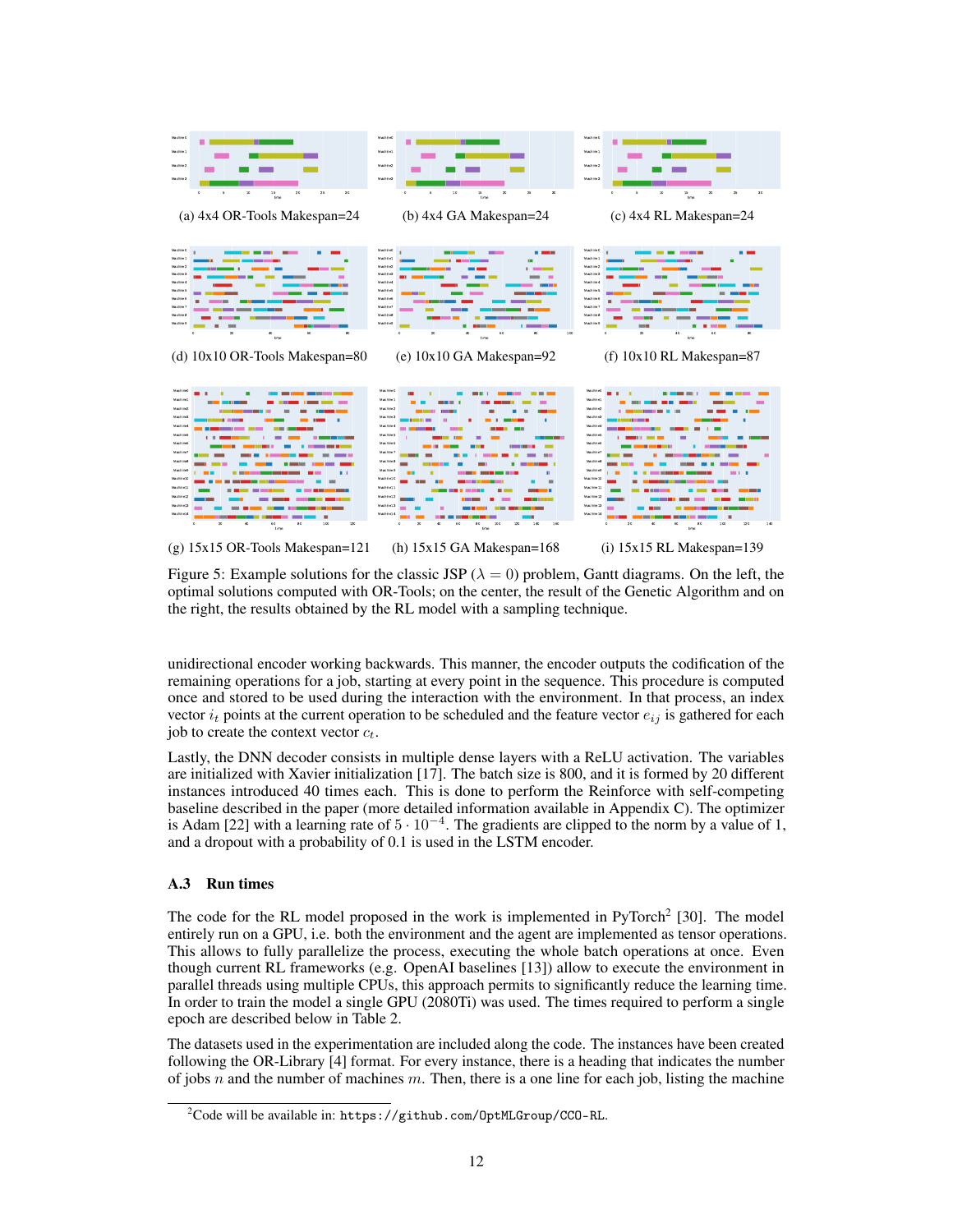

(d)  $10x10$  OR-Tools<sup>1H(\*)</sup> Objective=236

| .<br><b>The first company and many company's</b><br>MachineO                                | <b><i>COMPANY OF LITTLE COMPANY</i></b><br><b>CONTRACTOR</b><br>۰<br>MachineO<br>$\sim$                           | <b>The continued by the contract</b><br><b>CONTRACTOR</b><br>Machine's <b>III</b> II II                                                                                                                                                                                                                       |
|---------------------------------------------------------------------------------------------|-------------------------------------------------------------------------------------------------------------------|---------------------------------------------------------------------------------------------------------------------------------------------------------------------------------------------------------------------------------------------------------------------------------------------------------------|
|                                                                                             |                                                                                                                   |                                                                                                                                                                                                                                                                                                               |
| <b><i><u>BULLER STORES</u></i></b><br>_____<br>--<br>Machine1                               | -------<br>_____<br>Machine1                                                                                      | ------<br><b>BUILD BY</b><br>___<br>Machine1                                                                                                                                                                                                                                                                  |
| -----<br><b><i><u>CONTECT 1999</u></i></b><br>Machine2<br>--                                | <b>BUD 1980</b><br><b>Contract Contract</b><br><b><i>COMMERCIAL</i></b><br>Machine2<br>$\sim$                     | $\mathbf{r}$ and $\mathbf{r}$<br><b><i><u>A COMPOSITION OF BELLEVILLE OF BELLEVILLE OF BELLEVILLE OF BELLEVILLE OF BELLEVILLE OF BELLEVILLE OF BELLEVILLE OF BELLEVILLE OF BELLEVILLE OF BELLEVILLE OF BELLEVILLE OF BELLEVILLE OF BELLEVILLE OF BELLEVILLE OF BELLEV</u></i></b><br>Machine2<br><b>STATE</b> |
| ---<br>--------<br>Machine2<br>. .<br>-                                                     | <b>CONTRACTOR</b><br><b>COMMENT</b><br>Machine2                                                                   | $\sim$<br>-------<br>--<br>Machine2<br>- - -                                                                                                                                                                                                                                                                  |
| ---<br><b>STATISTICS</b><br>Machined                                                        | <b><i><u>A 1999</u></i></b><br><b>COL</b><br><b>STATISTICS</b><br>Machined<br>--                                  | <b>STATISTICS</b><br>--<br>Machined                                                                                                                                                                                                                                                                           |
| --<br>Machineti<br>-                                                                        | <b><i><u>PERMIT</u></i></b><br><b>COMMENT</b><br>Machineti                                                        | m<br>--<br>Machineti<br>--                                                                                                                                                                                                                                                                                    |
| .<br>--<br>Machineti                                                                        | <b><i><u>ALCOHOL COM</u></i></b><br>.<br><b><i><u>ILLESSE</u></i></b><br>Machineti<br>--<br>$\sim$                | $\sim$<br>Machineti<br><b>THEFT</b><br>---<br>$\sim$<br>.                                                                                                                                                                                                                                                     |
| <b><i>COMMENT</i></b><br>Machine?<br><b>Contract</b><br>______<br>. .                       | <b>COMPANY</b><br>------<br>_____<br>Machine?                                                                     | ---<br><b>Contract</b><br>--<br>Machina?<br>--                                                                                                                                                                                                                                                                |
| ________<br>Machined<br>and the second                                                      | <b>Contract Contract</b><br>MachineB<br>--<br>____                                                                | <b><i><u>PERSONAL PROPERTY AND RE-</u></i></b><br>---<br>Machina R                                                                                                                                                                                                                                            |
| <b>COLOR</b><br>_____________<br>Machine9                                                   | ______<br>$\mathbf{r}$<br>Machined<br>. .                                                                         | __________<br><b>Contract</b><br>п.<br>Machineft                                                                                                                                                                                                                                                              |
| --<br>Machine10<br>$\sim$                                                                   | <b>STATISTICS</b><br><b>STATE</b><br><b>STATISTICS</b><br>Machine10                                               | <b><i><u>AMERICAN DI MENSION DI BILI</u></i></b><br>Machine10                                                                                                                                                                                                                                                 |
| <b>PERSONAL PROPERTY</b><br>___________<br>Machine 11<br>$\sim$                             | <b><i><u>BREEZE</u></i></b><br><b><i><u>PERSONAL BIRD</u></i></b><br><b>PERSONAL</b><br>Machine11                 | . .<br>_________<br>$\sim$<br>Machine11<br><b>Contract Contract Contract</b>                                                                                                                                                                                                                                  |
| <b>Contract Contract</b><br>Machine12<br>_____                                              | Machine12<br><b>Contract</b><br><b>College</b>                                                                    | Machine12 <b>Experience</b><br>____<br>____                                                                                                                                                                                                                                                                   |
| <b>PERSONAL PROPERTY AND INCOME.</b><br>Machine13                                           | Machine13<br>. .<br>________________                                                                              | __________________<br>Machine13                                                                                                                                                                                                                                                                               |
| Machine 14<br>__<br>---<br>-----<br>- -                                                     | Machinel 4                                                                                                        | Machineld <b>I Hall</b><br>- 1<br>.<br>___                                                                                                                                                                                                                                                                    |
| $20 -$<br><b>AD</b><br>$60 -$<br>90 <sup>1</sup><br>100<br>120<br>$^{\circ}$<br>140<br>time | 25.<br>50<br>-25.<br>150<br>175<br>100<br>125<br>0 <sup>1</sup><br>time                                           | 20.<br>40 <sup>1</sup><br>$60 -$<br>80<br>140<br>100<br>120<br>0<br>time                                                                                                                                                                                                                                      |
| $\left( \begin{array}{cc} 1 & 1 \end{array} \right)$                                        | $(1)$ $(1)$ $(2)$ $(3)$ $(0)$ $(1)$ $(0)$ $(2)$ $(1)$ $(1)$ $(2)$ $(2)$ $(3)$ $(4)$ $(2)$ $(3)$ $(4)$ $(5)$ $(6)$ |                                                                                                                                                                                                                                                                                                               |

(g)  $15x15 \text{ OR-Tools}^{\{1H^{(*)}\}}$  Objective=588 (h) 15x15 GA Objective=1067 (i) 15x15 RL Objective=868

Figure 6: Example solutions for the JSP *with limited idle time*  $(\lambda = 1)$  problem, Gantt diagrams. On the left, the solutions computed with OR-Tools; on the center, the result of the Genetic Algorithm and on the right, the results obtained by the RL model with a sampling technique.

number and processing time for each operation. The results provided in the experimentation are obtained after performing a training of 4000 epochs on those datasets.

|               | ISP10x10 | JSP15x15 | ISP20x20 | JSP25x25 |
|---------------|----------|----------|----------|----------|
| $\lambda = 0$ | 2.2s     | 4.7s     | 7.8s     | 11.5s    |
| $\lambda = 1$ | 2.5s     | 5.4s     | 9.95     | 12.7s    |

Table 2: Computation time per epoch required by the RL model in the JSP problem.

Finally, to visualize the results obtained by the different alternatives, a comparison of the solutions presented as Gantt diagrams is also included. This is done for the classic JSP (Figure 5) and for the *no idle time* variant (Figure 6). Although in the figures a strategy cannot be seen at a glance, the RL model infers a competitive policy. This policy cannot be predicted, and guarantees in the results cannot be given. Yet a consistency in the results is observed.

# B Virtual Resource Allocation Problem

This appendix B completes the details on the Virtual Resource Allocation Problem (VRAP). The problem has been briefly introduced in Section 5.2, and in the following a complete definition and details on the neural model implementation are given.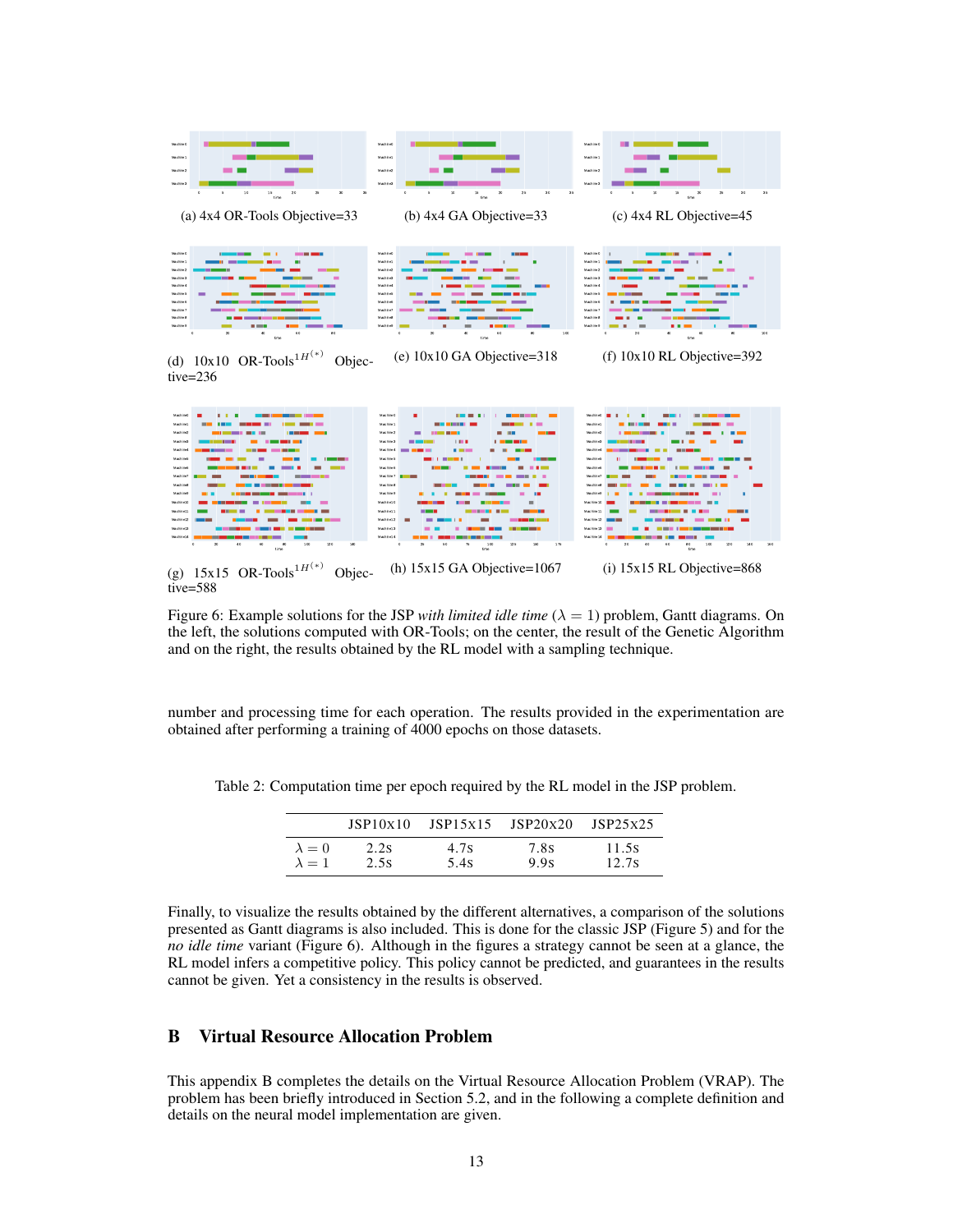#### B.1 Problem formalization

In the Virtual Resource Allocation Problem (VRAP), a service is required to be allocated in a pool of server hosts  $H = \{H_0, H_1, ..., H_{n-1}\}\$ . A service is defined as a unidirectional chain where the information flows from an entering Virtual Machine (VM) up to the ending machine. The service is composed by m VMs selected from a service dictionary  $V = \{V_0, V_1, ..., V_{d-1}\}\.$  The order in which the information flows in the chain,  $c = \{f_1, f_2, ... f_m\}$  being  $f \in V$ , is declared in its definition. In the particular case considered in this work, server nodes are interconnected in a star configuration.

The allocation of the services is subject to several constraints. The resources assigned to each server  $H_i$  cannot exceed the resources available (number of cores  $H_i^{cpu}$ ). In addition, the sum of ingress/egress bandwidth required by the virtual machines allocated in a server cannot exceed its bandwidth capabilities  $H_i^{bw}$ . A service function f is defined by the number of cores  $V_f^{cpu}$  it requires to run, and the bandwidth  $V_f^{bw}$  of the flow it processes. Consecutive VMs that are co-located in the same server are internally connected and do not require bandwidth expenses. Finally, the problem also presents constraints related to the service itself. In the particular case considered in the work, a latency threshold has been defined, that is the sum of the computation latency  $V_f^{lat}$  and networking latency associated to each link  $H_i^{lat}$  cannot exceed the service agreement  $L_{th}$ .

The optimization problem consist of minimizing the objective function that measures the energy cost of the entire set-up. Specifically, it is calculated as the sum of the energy required to power up the servers  $W^{min}$  plus the energy consumption per CPU in usage  $W^{cpu}$  and networking utilization  $W^{net}$ . Penalties related to the service latency are introduced into the objective. Hence, the objective function is

$$
L = \sum_{i \in H} \left[ W^{cpu} \cdot \sum_{f \in V} x_{fi} \cdot V_f^{cpu} + W^{min} \cdot y_i + W^{net} \cdot \sum_{f \in V} x_{fi} \cdot V_f^{bw} \right] + \lambda \left[ \sum_{f \in V} (V_f^{lat} + \sum_{i \in H} x_{fi} \cdot H_i^{lat}) - L_{th} \right]^+
$$
\n(9)

where  $y_i$  and  $x_{fi}$  stand for binary decision variables indicating whether a host i is activated, and the VM  $f$  is located in the host respectively.

#### B.2 Implementation details

The implementation of the neural model used in the VRAP problem is similar to that indicated in the JSP except for small details. In this problem, instead of dealing with multiple sequences, the encoder operates with a single sequence that represents the service chain to be allocated. The iteration process has a fixed number of steps, which corresponds to the length of the service. Finally, the *glimpse* mechanism operating over the encoded sequence works synchronously with the decoding mechanism. The context vector  $c_t$  points at the same position over the input, the decoder is working on the output.

With regard to the parameters of the neural model, the only relevant change is related to the size of the LSTM encoder. Given the relative small length of the input sequences  $m = 5$ , a hidden size of 16 is enough to code the information of the service chain.

#### B.3 Experimentation details

In the experimentation three different environments with 10, 20 and 50 host servers are used. Resources in those environments are initially occupied following a uniform distribution. As has been formulated in the problem, a service chain of  $m = 5$  elements is required to be allocated in each of them minimizing Eq.9. The VMs that conform the chain are chosen for a dictionary of 10, 20 and 50 elements respectively. We refer to these environments as VRAP10, VRAP20 and VRAP50 in the paper.

#### B.4 Run times

The run times in the VRAP are considerably shorter than the presented in the JSP example. This is due two main factors: firstly, the size of the sequences, which determine the number of iterations with the environment, is much shorter in the VRAP; and secondly, the number of parameters used in the neural model is considerably lower. As a result, the computation time required to perform a single epoch in the different scenarios are the following ones: